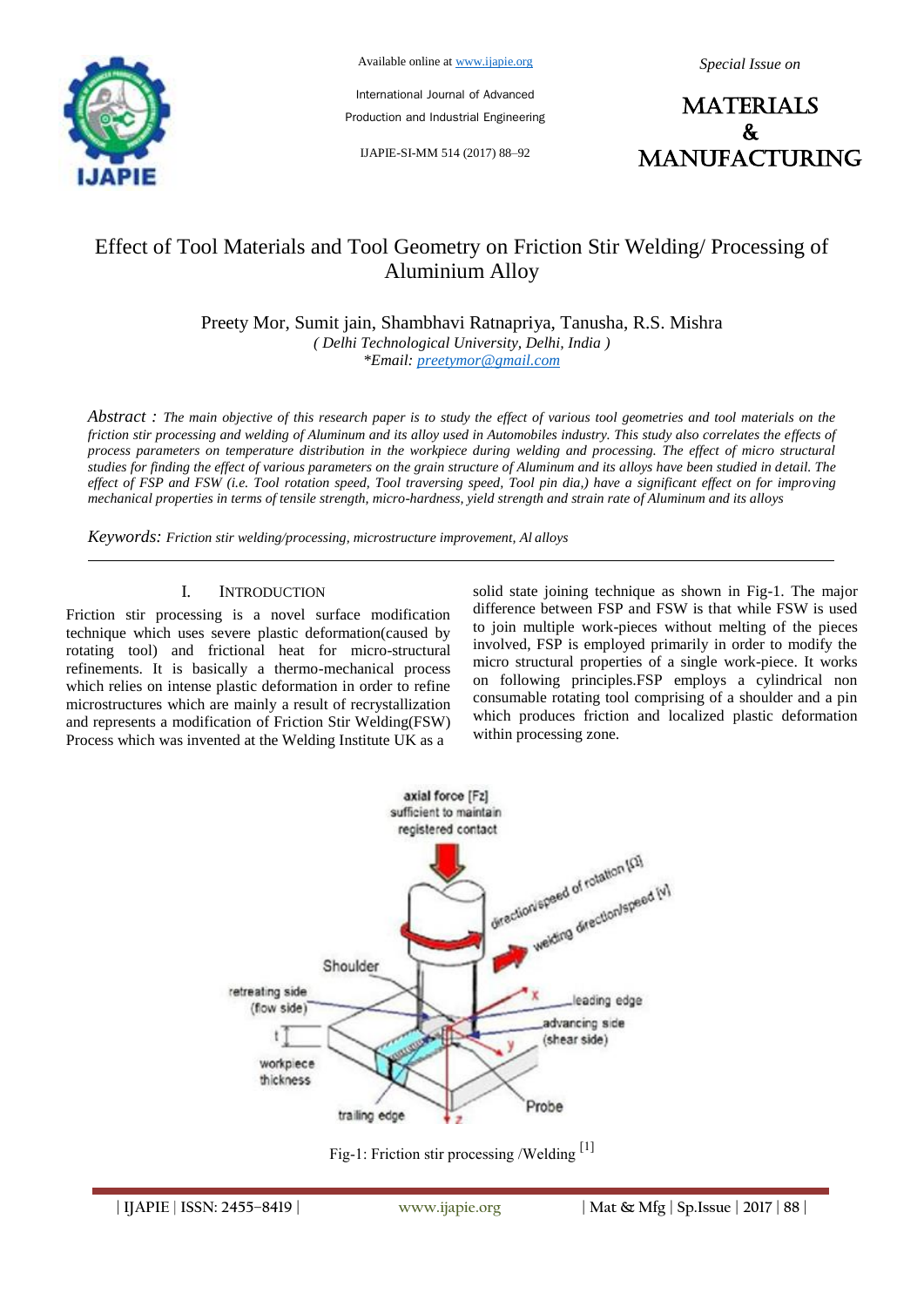Movement of the pin causes material to flow around the pin to the back where its extruded, forged, cooled under hydrostatic conditions to obtain desired surface characteristics. Frictional heating and mechanical mixing occurs in region covered by tool.FSP creates a 'nugget' in the region of localized heating where micro structural refinement occurs with equi-axed grains containing high angle grain boundaries.

#### LITERATURE REVIEW

A comprehensive review of various research data which shows the effect of different process parameters on friction stir welded / processed such as effect of tool geometries and tool materials on aluminium alloy has been discussed. The review explains the details of parameters considered by the various investigators:

Mehdi Zohoor et al. (2012), works on AA 5083 with Tool rotational speed-750/ 1900 rpm, Transverse speed25mm/min, Tilt angle-◦ Passes-4 and showed that As no. of passes and rotational speed increase, more homogenized microstructure obtained; Nugget shapes at: 750 rpm basin shape 1900 rpmelliptical shape; CDRX responsible for formation of grains; FSP with Cu particles increases UTS, YTS; Small grain size increases hardness at higher speeds. R.S.Mishra et al. (2002) conclude that target depth-2.03 mm appropriate, Larger/ smaller depths insufficient to incorporate SiC particles; Transverse speed- 25.4 mm/min appropriate compared to 101.6 mm/min; increasing vol. of SiC particles increases hardness of sample AA5083. H.J.Liu, X.L. Feng (2012) showed that No significant effect on grain size after heat treatment as compared to that after FSP, Larger sizes of white discs of Al Cu observed, Grain boundary strengthening effects negligible after heat treatments; Microhardness decreases in SZ although homogenization of hardness in the sample obtained. F.Y. Tsai, P.W.Kao (2012) investigated that After FSP avg. size of Si particles reduced to 12 µm; Tensile elongation increased from 1-15 %; High tool rotation enhanced dissolution of ß' and Q' particles thus increasing reprecipitation as fine particles while low tool rotation speed caused precipitation coarsening .

#### EXPERIMENTAL SET-UP

A universal vertical milling machine used as the experimental machine in this study with a fixture used for clamping the workpiece with locking nut as shown in figure 2. The vertical milling machine has the following specifications:

| Machine Name       | Vertical Milling Machine |
|--------------------|--------------------------|
| Table Size         | 254x1370mm               |
| No. of Speed       | 8                        |
| Min                | 70 RPM                   |
| Max                | 4600 RPM                 |
| Main Motor Spindle | 3 HP                     |



Figure 2. Pictorial front view of Fixture for friction stir welding

#### WORK PIECE MATERIAL

The aluminium alloy 5083 (contain magnesium and traces of manganese and chromium) plates with sub zero treatment has been used as a work piece material for the present experiments. The addition of magnesium to aluminum increases strength through solid solution strengthening and improves their strain hardening ability. These alloys are the highest strength non heat-treatable aluminum alloys and are, therefore, used extensively for structural applications. These are also used in Welded components for shipbuilding, decks, storage tanks, road and rail tanks, pressure vessels, pipes and tubes, tools and chemical apparatus. The chemical composition of aluminium alloy 5083 shown in table 1.

Table 1: Chemical Composition of AA 5083

| Sr.             | <b>Elements</b> | Observation (%) |
|-----------------|-----------------|-----------------|
| $\mathbf{1}$    | Aluminium       | 93.70           |
| $\overline{2}$  | Magnesium       | 4.83            |
| 3               | Manganese       | 0.551           |
| $\overline{4}$  | Iron            | 0.336           |
| 5               | Silicon         | 0.290           |
| 6               | Nickel          | 0.007           |
| $\overline{7}$  | Zinc            | 0.035           |
| 8               | Lead            | 0.030           |
| 9               | Tin             | 0.010           |
| $\overline{10}$ | Titanium        | 0.050           |
| 11              | Chromium        | 0.100           |
| 12              | Copper          | 0.050           |
| 13              | Calcium         | 0.00            |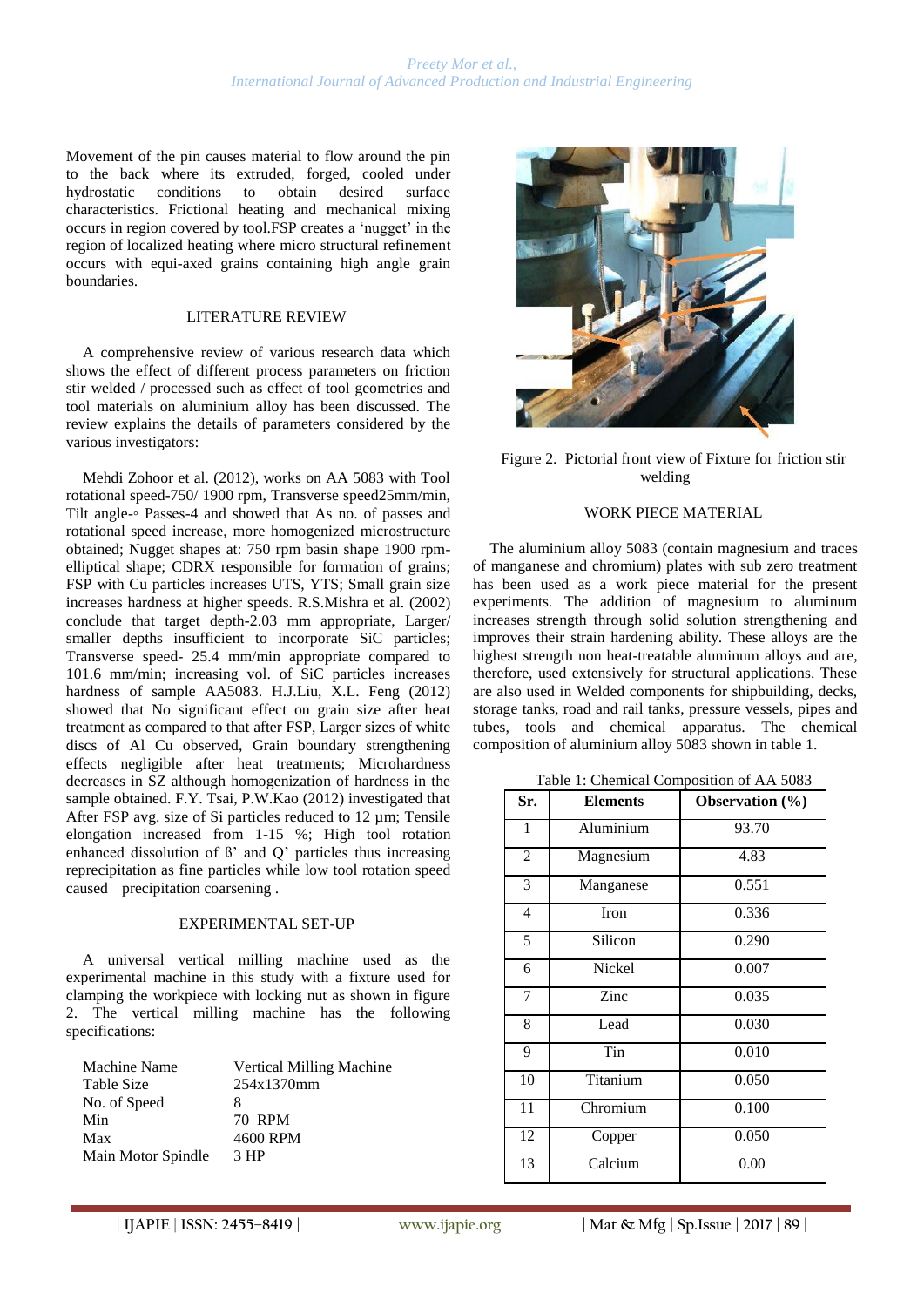# *Preety Mor et al., International Journal of Advanced Production and Industrial Engineering*

#### Preparation of specimens

Two aluminium alloy 5083 plates of size 120mm×60mm×6mm were mounted on the fixture of vertical milling machine for making butt joint by using friction stir welding process.

#### Tool preparation

The tools for welding AA5083 by FSW were made of high carbon steel asshown in figure 2. For holding the tool on milling machine the shank diameter was made of 17 mm, shoulder diameter was of 14mm and tool pin diameter was considered as parameters for welding of AA 5083.



Figure 3 Tools used during FSW All the tools have same shoulder diameter of 14mm and after manufacturing the tools, the pin of the tools was annealed and oil quenched

Selection of Parameters

The parameters which selected for this investigation were: tool rotation speed, transverse/welding speed and tool pin diameter. Various experiments were conducted for optimize the various response parameters (Ultimate tensile strength). Taguchi's robust design of experiments (DOE) methodology was used to plan the experiments statistically. The contron variables with their levels are shown in table 2.

| S.             | <b>Parameters</b>           | <b>Levels</b> | Level | Level | Level |
|----------------|-----------------------------|---------------|-------|-------|-------|
| N <sub>0</sub> |                             |               |       | 2     | 3     |
| A              | Tool<br>rotation            | 3             | 1200  | 1950  | 3080  |
| B              | welding<br>speed            | 3             | 20    | 25    | 30    |
| C              | <b>Tool Pin</b><br>diameter | 3             | 5     |       |       |

All the selected parameters have equal levels. L9 and L27 orthogonal array has come out as the possible solutions for designing the experiments. Hence, L9 array was selected for the present investigation. The DOE by L9 array is consisted of nine trial runs as shown in table 3.

| Experiment<br>No. | Tool<br>rotation<br>speed(A) | Welding<br>speed<br>(B) | Tool pin<br>dia(D) |
|-------------------|------------------------------|-------------------------|--------------------|
| 1                 | 1200                         | 20                      | 5                  |
| $\overline{c}$    | 1200                         | 25                      | 6                  |
| 3                 | 1200                         | 30                      | 7                  |
| 4                 | 1950                         | 20                      | 6                  |
| 5                 | 1950                         | 25                      | 7                  |
| 6                 | 1950                         | 30                      | 5                  |
| 7                 | 3080                         | 20                      | 7                  |
| 8                 | 3080                         | 25                      | 5                  |
| 9                 | 3080                         | 30                      | 6                  |

The levels for each factor during each trial are more conveniently expressed in table 2. The welding of two plates of AA 5083 was done according to the entire nine trail run. The joined plates after welding are shown in figure 4.



Figure 4. Plate after friction stir welding

Table 4 Constant Parameters

| <b>Fixed Parameters</b> |                   |  |  |  |
|-------------------------|-------------------|--|--|--|
| Pressure applied        | Constant          |  |  |  |
| Tool pin profile        | Cylindrical       |  |  |  |
| Tool pin length         | 5.8mm             |  |  |  |
| Cooling medium          | Normal air        |  |  |  |
| Tool material           | High carbon steel |  |  |  |
| Tool angle              |                   |  |  |  |



Figure 5. Specimen Size for the UTS and elongation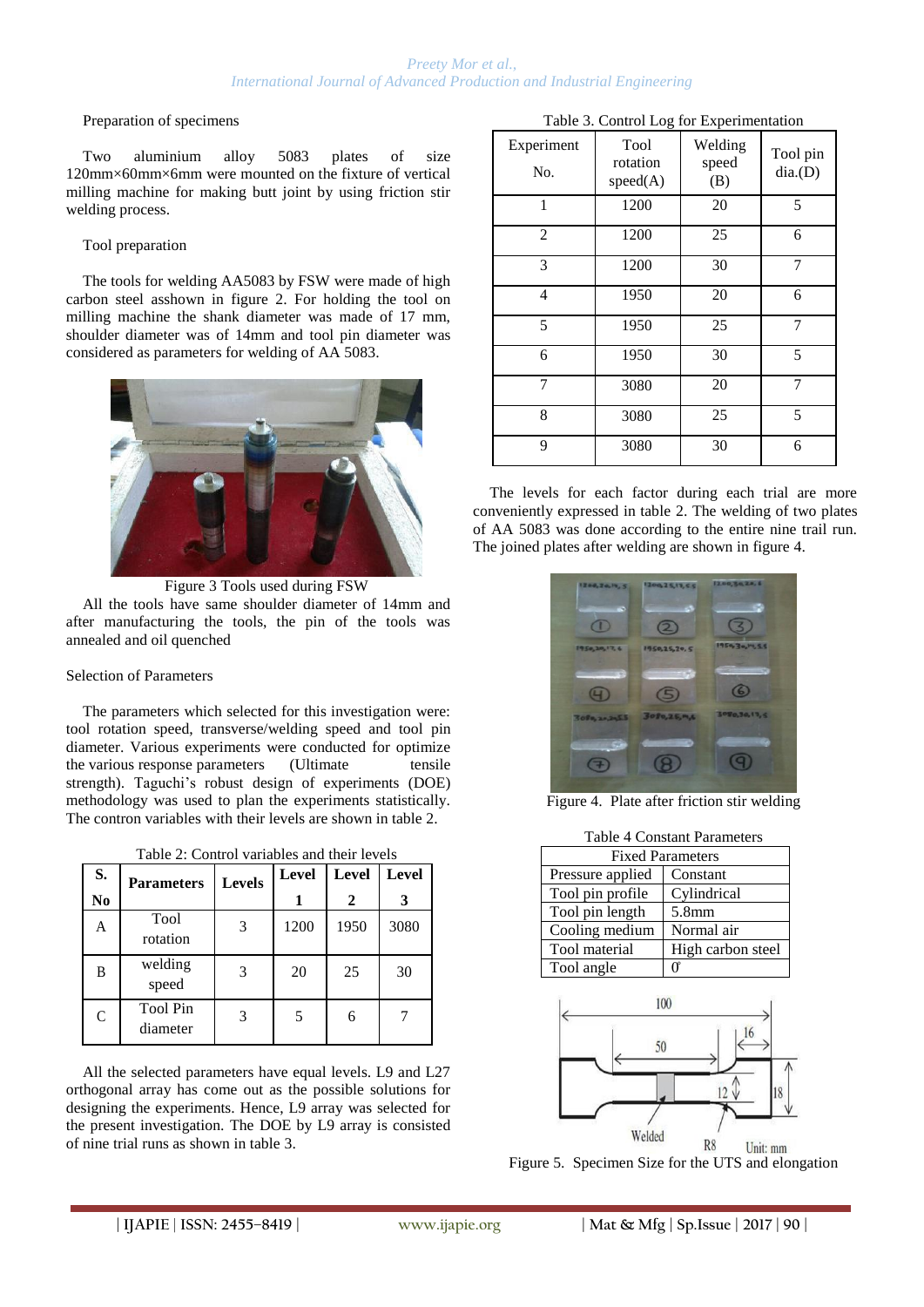| EXP.<br>NO | Tool<br>rotation<br>speed(A) | Welding<br>speed(B) | <b>Tool</b> pin<br>diameter(C) | <b>Tensile</b><br>strength<br>(MPa) |
|------------|------------------------------|---------------------|--------------------------------|-------------------------------------|
|            | 1200                         | 20                  | 5                              | 235.76                              |
| 2          | 1200                         | 25                  | 6                              | 226.44                              |
| 3          | 1200                         | 30                  |                                | 223.01                              |
| 4          | 1950                         | 20                  | 6                              | 249.76                              |
| 5          | 1950                         | 25                  |                                | 230.22                              |
| 6          | 1950                         | 30                  | 5                              | 211.41                              |
| 7          | 3080                         | 20                  |                                | 206.04                              |
| 8          | 3080                         | 25                  | 5                              | 161.10                              |
| 9          | 3080                         | 30                  | 6                              | 164.80                              |

Table 5 Taguchi's L9 Standard Orthogonal Array for Ultimate tensile strength

Table 6 Response Table for UTS (Means)



Figure 6. Effects of Process Parameters on Ultimate Tensile Strength (Means)



Figure 7. Effects of Parameters on UTS (S/N Ratio)

Then two tensile test specimens were extracted from each welded piece. The dimensions of the test specimens were according to American Society for Testing of Materials (ASTM) standard shown in Figure 5. Table 5 shows the values of UTS against the input parameter setting for L9 orthogonal array.

|       | Table 6 Ranks for process parameters |               |       |  |  |  |
|-------|--------------------------------------|---------------|-------|--|--|--|
|       |                                      |               |       |  |  |  |
| Level | A                                    | В             | C     |  |  |  |
|       | 227.6                                | 230.3         | 201.7 |  |  |  |
| 2     | 230.9                                | 205.2         | 214.1 |  |  |  |
| 3     | 177.2                                | 200.2         | 219.9 |  |  |  |
| Delta | 53.7                                 | 30.2          | 18.2  |  |  |  |
| Rank  |                                      | $\mathcal{L}$ | 3     |  |  |  |

The most favorable conditions or optimal levels of process parameters have been established by analyzing response curves of mean associated with the raw data.

#### Analysis of Variance (ANOVA)

The ANOVA for Means data are given in tables 7.

Table 7 Analysis of Variance for UTS (Means)

|                | Source DF Seq SS | Adi SS | Adj MS F             |       |       |
|----------------|------------------|--------|----------------------|-------|-------|
| A              | 5433.64 5433.64  |        | 2716.82 299.76 0.003 |       |       |
| $\overline{B}$ | 1569.53 1569.53  |        | 784.76               | 86.59 | 0.011 |
| $\mathcal{C}$  | 521.37           | 521.3  | 260.68               | 28.76 | 0.034 |
| - RE           | 18.13            | 18.13  | 9.06                 |       |       |
| Total          | 7542.66          |        |                      |       |       |

DF - degrees of freedom, SS - sum of squares, MS - mean squares(Variance), F-ratio of variance of a source to variance of error,  $P < 0.05$  - determines significance of a factor at 95% confidence level.

### RESULTS AND DISCUSSIONS

#### *Effect on Ultimate tensile strength*

It can be observed from figure 6 that the Tool rotation speed, welding speed and tool pin diameter affects the Ultimate Tensile strength very significantly. Moreover, the different input parameters used in the experimentation can be ranked in the order of increasing Ultimate tensile strength as tool rotation speed, welding speed and tool pin diameter. From the figure 6, the highest Ultimate Tensile strength has been recorded with Tool rotation speed (at level 2), welding speed (at level 1) and tool pin diameter (at level 3). In Friction stir welding, the Tool rotation speed is most significant factor for increasing the ultimate tensile strength, welding speed is the second significant factor and Tool pin diameter is the third significant factor. It is also clear from the figure 6 that when the tool rotation speed is increased, the Ultimate tensile strength first increases and then on further increases in tool rotation speed, UTS decreases very sharply. But the Ultimate tensile strength first decreases and then increases as the welding speed is increased. From the figure 7, the UTS increases continuously on increasing tool pin diameter.

The ANOVA results also showed that Tool rotational speed is the most effective factor with a percent contribution